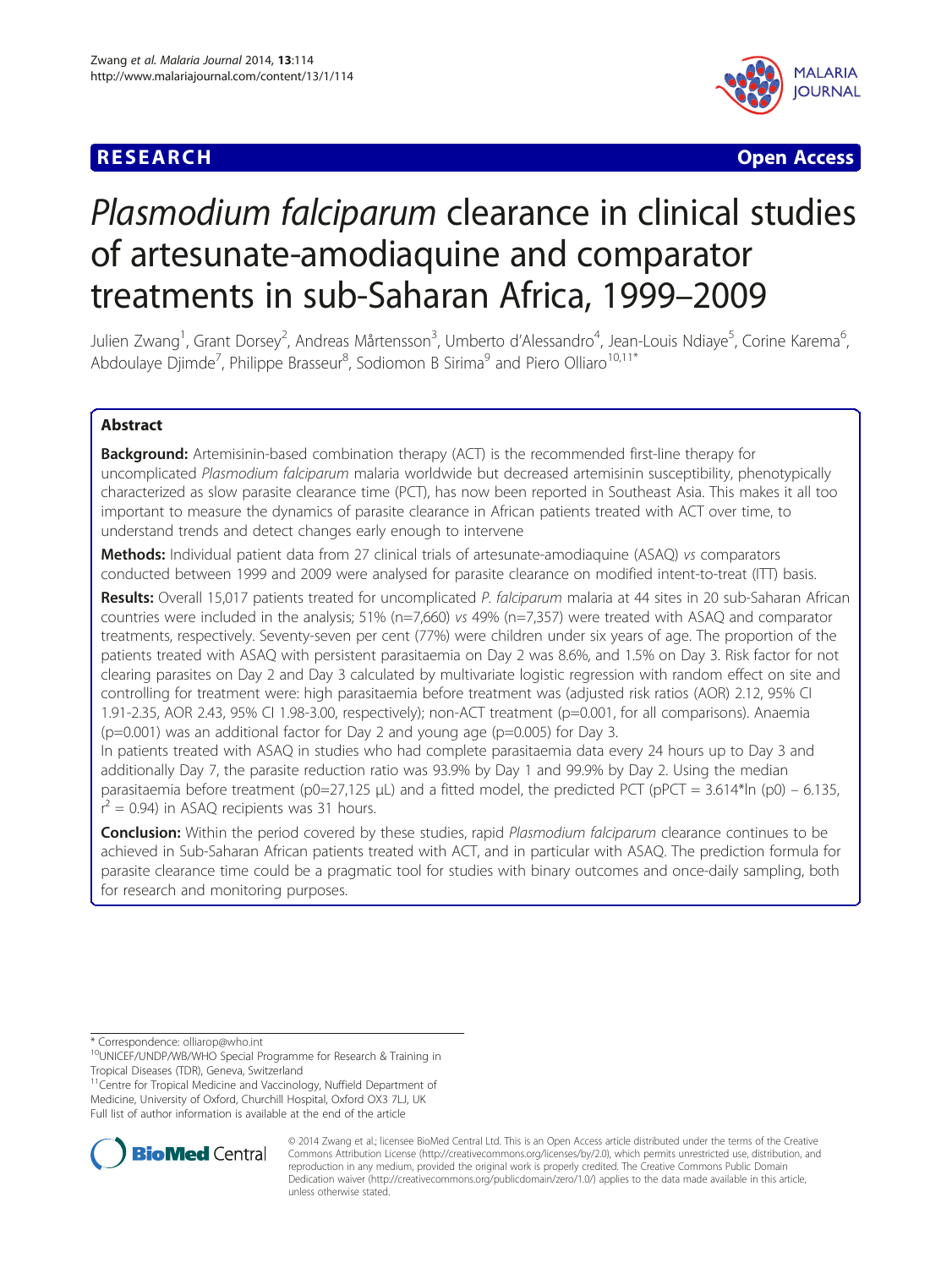#### Background

Delayed Plasmodium falciparum response to artemisinin is reported in Southeast Asia, and may spread to other, more intensely malaria-endemic areas. Artemisinin compounds contribute rapid parasite killing and faster clearance to artemisinin-containing combination therapy (ACT). Artemisinin tolerance/resistance manifests itself with slower parasite clearance, while ACT remain generally effective both clinically and parasitologically [[1-4\]](#page-9-0). Genomic studies are underway, which have generated so far two sets of putative markers of artemisinin resistance - K13-propeller polymorphism [[5\]](#page-9-0), and a SNP in the gene encoding a DNA repair protein RAD5 on chromosome 13 (and possibly also on chromosome 10) [[6\]](#page-9-0). An in vitro assay (Ring Stage Assay) has also focused on the very early phases of the ring-stage parasite [[7](#page-9-0)]. However, as of today, in the clinic as well as in the field the parasite clearance time (PCT) and its related clinical phenotype (delayed PCT) remain the best practical surrogates of artemisinin in vivo resistance [\[8](#page-9-0)]; the problem is that the frequent sampling (every six or eight hours) required to measure PCT accurately and to estimate the parasite clearance half-life [\[9](#page-9-0)] is practically difficult even in research settings. Easier methods are needed for both research and routine purposes. For example, failure to clear by Day 3 (72 hours post-treatment start) is proposed as a simple and accurate predictor of treatment failure [[10](#page-9-0)], requiring a single time-point and thus limiting the workload in resource-limited settings.

Applying these and other measures both retrospectively and prospectively to commonly-used ACT will help understand trends and detect changes early enough to prompt effective responses to contain the spread of resistance. Artesunate-amodiaquine (ASAQ) is the second most commonly used ACT in the world (the first-line treatment in 22 out of 44 sub-Saharan African countries); more than 200 million treatments of ASAQ Winthrop have been distributed in Africa since the medication became available in 2007 [\[11-13\]](#page-9-0). While ASAQ is generally effective, the decreasing efficacy of AQ single-agent treatment have been reported in some sub-Saharan African settings [[14](#page-9-0),[15](#page-9-0)]. Should artemisinin resistance occur there, it is expected to result soon in treatment failures, particularly in subjects with partial immunity, such as children in high-transmission areas, or patients of all ages in lowtransmission areas. Monitoring ASAQ efficacy, particularly in these groups, has therefore become all the more important.

Greater understanding of factors influencing parasite clearance is crucial, and requires the analysis of pooled data from individual patient records. Therefore, this study collected and analysed a large sample (over 15,000 patients) of individual patient data (of whom approximately three-quarters were children under six years of age) from clinical trials conducted in sub-Saharan Africa between 1999 and 2009.

Studies such as this will help provide the foundations for further analyses of parasite clearance trends across sub-Saharan malaria-endemic countries.

### Methods

#### Study sites, design and patients

The database was constructed from studies identified through a systematic review of clinical trials and personal contacts. To be included, efficacy or tolerability monitoring studies had to have been conducted in sub-Saharan Africa including any formulation of ASAQ to any other single or combination treatment of uncomplicated falciparum malaria (non-severe or non hyperparasitaemic) with follow-up of at least 28 days. For the studies meeting these criteria, investigators were contacted to provide individual patient data and the datasets received were examined for inclusion [[16\]](#page-9-0).

#### Study endpoints

Out of the 27 studies included (conducted between 1999 and 2009), three were multi-country studies [[17-19\]](#page-9-0), two studies compared ASAQ fixed and loose combination [[20](#page-9-0)-[22\]](#page-9-0) and three studies were non-comparative (in Sierra Leone [\[23\]](#page-9-0) and Senegal [[24](#page-9-0),[25](#page-9-0)]). Details of the studies can be found elsewhere [[26](#page-9-0)[-40\]](#page-10-0). There was one unpublished study conducted in RDC (Cohuet, unpublished). The analysis of parasite clearance was by modified intent-to-treat (ITT), including all participants who were randomized and received the study medications. The primary endpoint in all the studies included in the analysis was parasitological efficacy, except one study about tolerability [\[22](#page-9-0)]. Follow-up ceased at the time of parasitological failure (either primary or recurrence), loss to follow-up, protocol violation and no data were recorded thereafter. Parasitaemia was recorded at enrolment (Day 0) and post-treatment from Day 1 through Day 28, but sampling schedules varied across studies during the first seven days, with Day 1 or Day 2 not recorded in all. Consecutive parasite slide results (Day 0, Day 1, Day 2, Day 3, Day 7) were available at 18 sites from five randomized controlled trials (RCT) [\[17](#page-9-0)-[19,26,27\]](#page-9-0).

#### Definitions and analyses

Table [1](#page-2-0) summarizes the measures and analyses conducted. The risks of delayed parasite clearance by Day 2 and Day 3 and parasite clearance failure were analysed as binary variables using age (continuous in years), baseline parasitaemia (log transformed) as continuous variables, anaemia (binary variable, haemoglobin < 10 g/dL), study year (continuous) and study (categorical). The parasite reduction ratio on Day (n) was defined as: parasitaemia before treatment/parasitaemia on Day (n).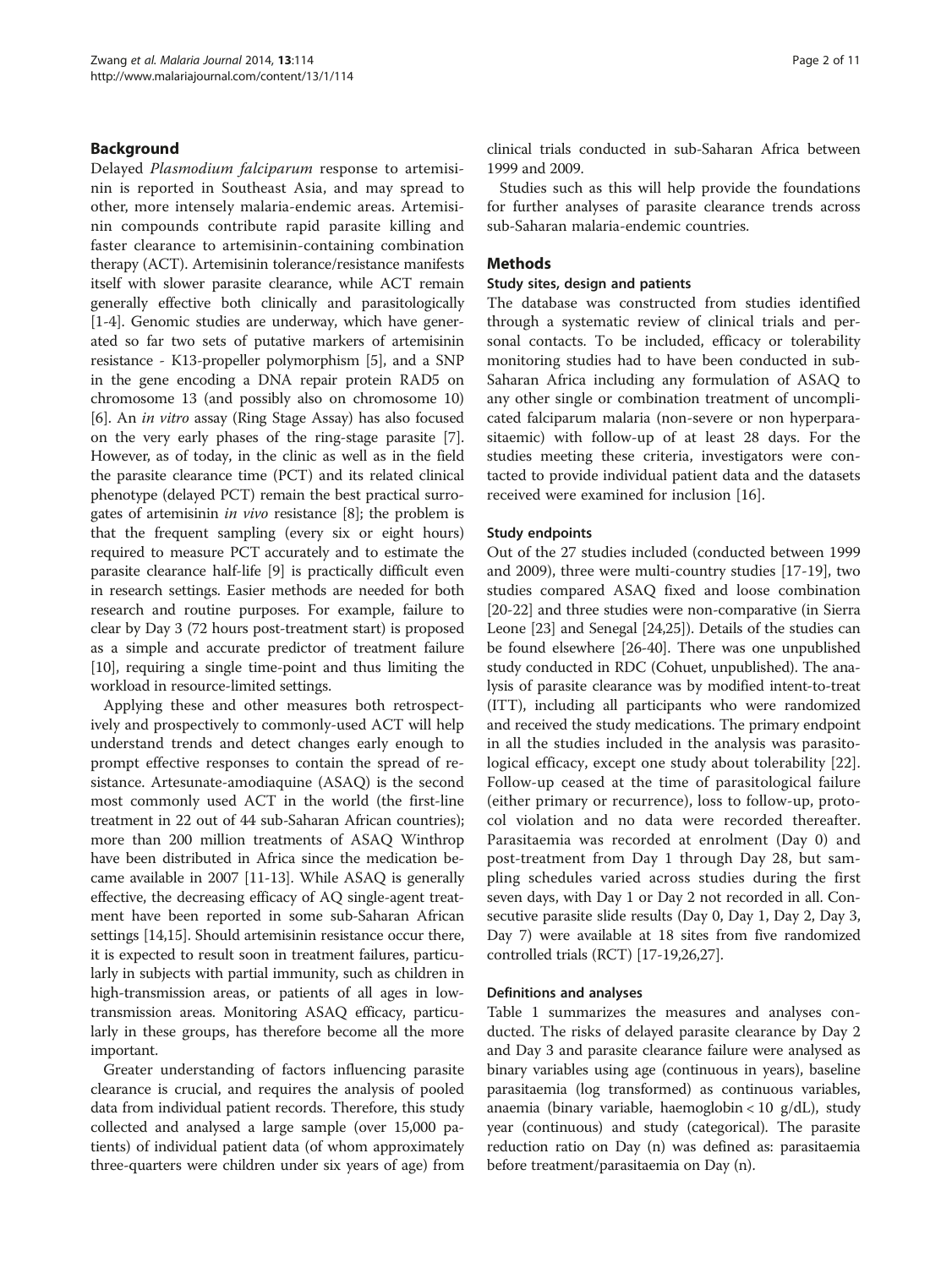#### <span id="page-2-0"></span>Table 1 Definitions

| Measure                                 | <b>Definition</b>                                                                                                                                                                                                                           | Population                                                  | <b>Analysis</b>                                                                                                               |  |  |
|-----------------------------------------|---------------------------------------------------------------------------------------------------------------------------------------------------------------------------------------------------------------------------------------------|-------------------------------------------------------------|-------------------------------------------------------------------------------------------------------------------------------|--|--|
| Parasite clearance                      | Patients' conversion from a positive to a<br>negative parasite slide within 7 days<br>post-treatment start (independent of<br>whether it was sustained throughout<br>the entire duration of follow-up or there<br>was a recurrent episode). | All studies, whether comparative<br>or not ( $n = 15,017$ ) | Observed median time of parasite<br>clearance                                                                                 |  |  |
| Delayed parasite clearance              | - Parasitaemia positive on                                                                                                                                                                                                                  |                                                             | Prevalence, risks by multivariate analysis                                                                                    |  |  |
|                                         | $o$ Day 2                                                                                                                                                                                                                                   |                                                             |                                                                                                                               |  |  |
|                                         | $o$ Day 3                                                                                                                                                                                                                                   |                                                             |                                                                                                                               |  |  |
| Parasite clearance failure              | - Day 2 parasitaemia > pre-treatment<br>parasitaemia                                                                                                                                                                                        |                                                             |                                                                                                                               |  |  |
|                                         | - Day 3 parasitaemia > 25%<br>pre-treatment parasitaemia                                                                                                                                                                                    |                                                             |                                                                                                                               |  |  |
|                                         | - Consecutive positive slides up to Day 7                                                                                                                                                                                                   |                                                             |                                                                                                                               |  |  |
| Parasite reduction ratio                | Relative difference (referent: parasite<br>before treatment)                                                                                                                                                                                |                                                             | Reduction rate                                                                                                                |  |  |
| Predicted time of<br>parasite clearance | Modelling the time of parasite clearance                                                                                                                                                                                                    | once daily from Days 0 to 3 and<br>Day 7                    | Predict the time of parasite clearance<br>using the parasitaemia before treatment<br>and the proportions of positive patients |  |  |

The curve of the proportions of patients remaining parasitaemic during follow-up was fitted using logistic regression to give an estimate for clearance time. The fitted model for the logit of the proportion of parasitaemic patients over time and expressed in hours from the logistic regression:

 $p(\text{day}) = \text{Logit}(\text{constant}-a^*(\text{day}+1))$ with  $p(0) =$  Logit (constant)  $pPCT (hour) = (Logit (-constant/a) - 1) * 24$ 

In order to simplify the calculations of the predicted parasite clearance time ((pPCT), for a patient or a group of patients using the median time parasite clearance) the patient population was classed into ten pre-treatment parasite densities categories. A logistic model was fitted for each group and the corresponding predicted PCT was calculated, and once the results of predicted PCT for the ten groups were obtained, a simple logarithmic model was fitted with the aggregated results.

The risks, presented as adjusted risks ratios (AOR), were assessed by logistic multivariate analysis with random effect on the site in an attempt to account for potential statistical heterogeneity while controlling for age (continuous), parasitaemia before treatment (log-transformed), anaemia (binary), and year (continuous). Categorical data were compared using the Chi-square or the Fisher exact test as appropriate. The Spearman test was used to analyse the relationship between clearance reduction and pre-treatment parasitaemia. Confidence intervals (CI) were calculated at 95% and statistical significance was set at p-value <0.05.

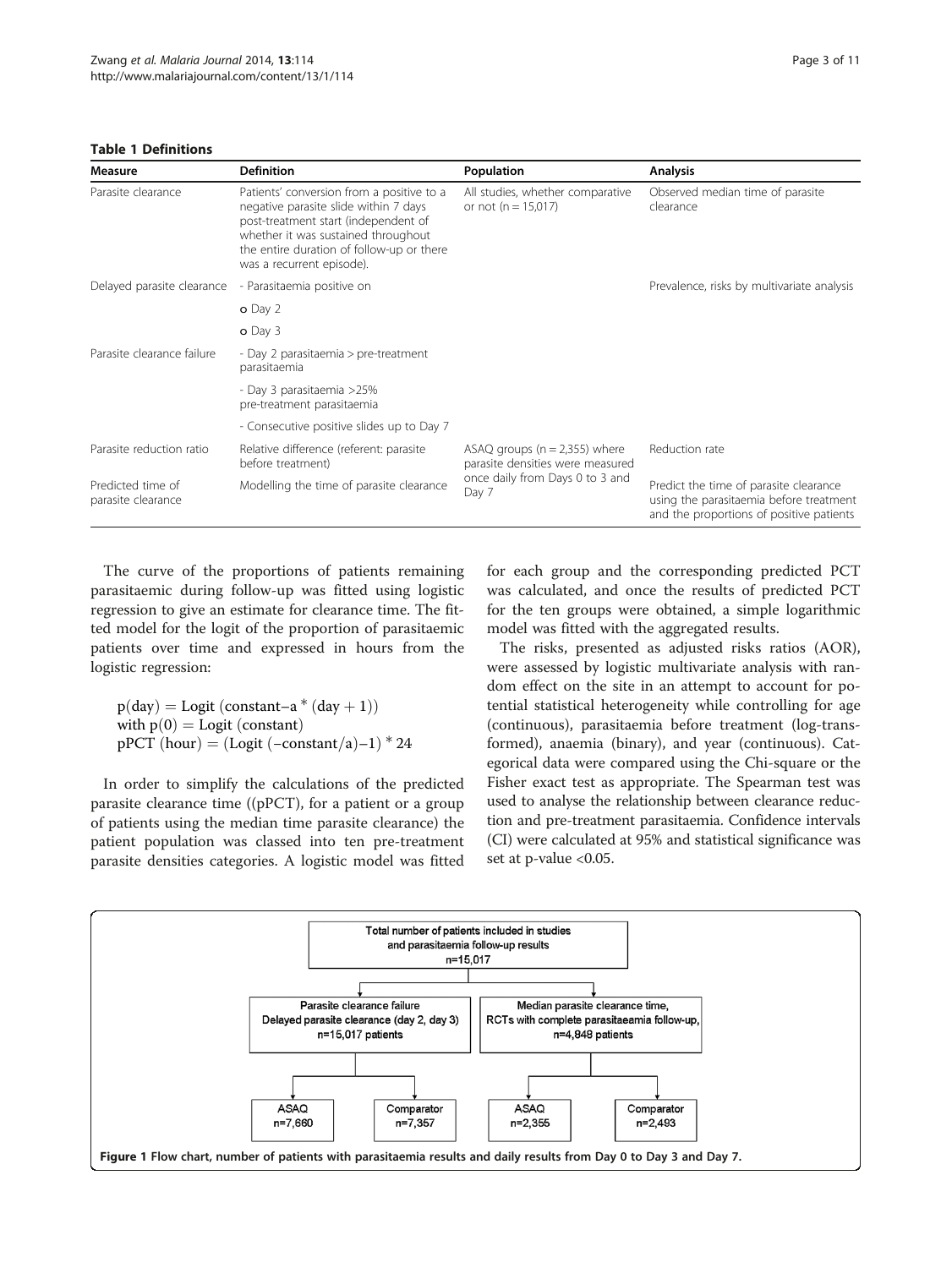# <span id="page-3-0"></span>Table 2 Patients at enrolment

| Year   | Site                       | <b>Total</b> | Under six years old |     | <b>Treatment</b> |                | Parasitaemia |                |
|--------|----------------------------|--------------|---------------------|-----|------------------|----------------|--------------|----------------|
|        |                            |              | n                   | %   | ASAQ (n)         | Comparator (n) | μL           | Anaemia (%)    |
| 2004   | Angola-Caala 2004          | 137          | 137                 | 100 | 69               | 68             | 29,180       | 28             |
| 2003   | Angola-Kuito 2003          | 187          | 187                 | 100 | 97               | 90             | 19,216       | 61             |
| 2008   | Burkina faso - Nanoro 2008 | 810          | 810                 | 100 | 295              | 515            | 20,831       | 83             |
| 2005   | Burkina Faso Puytenga 2005 | 890          | 824                 | 93  | 890              | ΝA             | 15,210       | 76             |
| 2006   | Cameroon 2006              | 166          | 79                  | 48  | 110              | 56             | 24,627       | 8              |
| 2004   | Congo-Kindamba 2004        | 298          | 298                 | 100 | 101              | 197            | 25,890       | 64             |
| 2008   | Gabon - 2008               | 226          | 226                 | 100 | 80               | 146            | 22,265       | 69             |
| 1999   | Gabon 1999                 | 220          | 119                 | 54  | 110              | 110            | 22,537       | <b>NA</b>      |
| 2004   | Guinee-Dabola 2004         | 220          | 220                 | 100 | 110              | 110            | 37,493       | 73             |
| 1999   | Kenya 1999                 | 400          | 346                 | 87  | 200              | 200            | 31,095       | 61             |
| 2009   | Kenya 2009                 | 54           | 0                   | 0   | 54               | <b>NA</b>      | 12,181       | $\overline{2}$ |
| 2009   | Liberia 2009               | 1300         | 302                 | 23  | 648              | 652            | 1,340        | 11             |
| 2006   | Madagascar 2006            | 179          | 76                  | 42  | 119              | 60             | 9,159        | 19             |
| 2004   | Mali Bancouna 2004         | 753          | 714                 | 95  | 252              | 501            | 15,468       | 44             |
| 2006   | Mali Bougoula 2006         | 203          | 134                 | 66  | 135              | 68             | 22,183       | 51             |
| 2008   | Mozambique - Manhica 2008  | 420          | 420                 | 100 | 210              | 210            | 39,023       | 62             |
| 2008   | Nigeria - Afokang 2008     | 261          | 261                 | 100 | 92               | 169            | 18,361       | 72             |
| 2008   | Nigeria - Pamol 2008       | 233          | 233                 | 100 | 82               | 151            | 18,177       | 73             |
| 2003   | RDC Boende 2003            | 279          | 279                 | 100 | 136              | 143            | 24,170       | 57             |
| 2002   | Rwanda Mashesha 2002       | 122          | 122                 | 100 | 61               | 61             | 14,729       | 45             |
| 2004   | Rwanda Mashesha 2004       | 269          | 269                 | 100 | 89               | 180            | 20,454       | 39             |
| 2002   | Rwanda Rukara 2002         | 95           | 95                  | 100 | 49               | 46             | 25,855       | 40             |
| 2004   | Rwanda Rukara 2004         | 270          | 269                 | 100 | 89               | 181            | 36,868       | 31             |
| 2002   | Rwanda-Kicukiro 2002       | 91           | 91                  | 100 | 48               | 43             | 13,457       | 31             |
| 2004   | Rwanda-Kicukiro 2004       | 223          | 223                 | 100 | 74               | 149            | 36,515       | 28             |
| 2000-5 | Sen-Djembeye 2000-5        | 137          | 18                  | 13  | 137              |                | 25,992       | 8              |
| 1999   | Senegal 1999               | 321          | 123                 | 38  | 160              | 161            | 40,386       | <b>NA</b>      |
| 2006   | Senegal 2006               | 392          | 11                  | 3   | 264              | 128            | 7,991        | 47             |
| 2000-5 | Sen-Mlomp 2000-5           | 723          | 74                  | 10  | 723              | <b>NA</b>      | 46,328       | 3              |
| 2000-5 | Sen-Oussouye 2000-5        | 208          | 106                 | 51  | 208              | <b>NA</b>      | 19,142       | <b>NA</b>      |
| 2004   | Sierra Leone Kailahun 2004 | 126          | 126                 | 100 | 126              | NA             | 27,116       | 56             |
| 2003   | South Sudan Nuba 2003      | 161          | 161                 | 100 | 80               | 81             | 21,964       | 31             |
| 2003   | Sudan Malakal 2003         | 269          | 269                 | 100 | 134              | 135            | 22,881       | 86             |
| 2008   | Uganda - Mbarara 2008      | 319          | 319                 | 100 | 160              | 159            | 23,431       | 51             |
| 2003   | Uganda Amudat 2003         | 212          | 212                 | 100 | 106              | 106            | 18,410       | 49             |
| 2004   | Uganda Tororo 2004         | 541          | 508                 | 94  | 194              | 347            | 18502        | 71%            |
| 2005   | Uganda Tororo 2005         | 408          | 388                 | 95  | 204              | 204            | 21,480       | $40\,$         |
| 2004   | Uganda-Apac-2004           | 542          | 516                 | 95  | 174              | 368            | 11,701       | 64             |
| 2004   | Uganda-Arua-2004           | 534          | 509                 | 95  | 174              | 360            | 23,927       | 63             |
| 2003   | Uganda-Jinja-2003          | 543          | 370                 | 68  | 189              | 354            | 34,337       | 40             |
| 2006   | Uganda-Kampala-2006        | 730          | 358                 | 49  | 242              | 488            | 10,581       | 11             |
| 2008   | Zambia - Ndola 2008        | 245          | 245                 | 100 | 85               | 160            | 36,401       | 85             |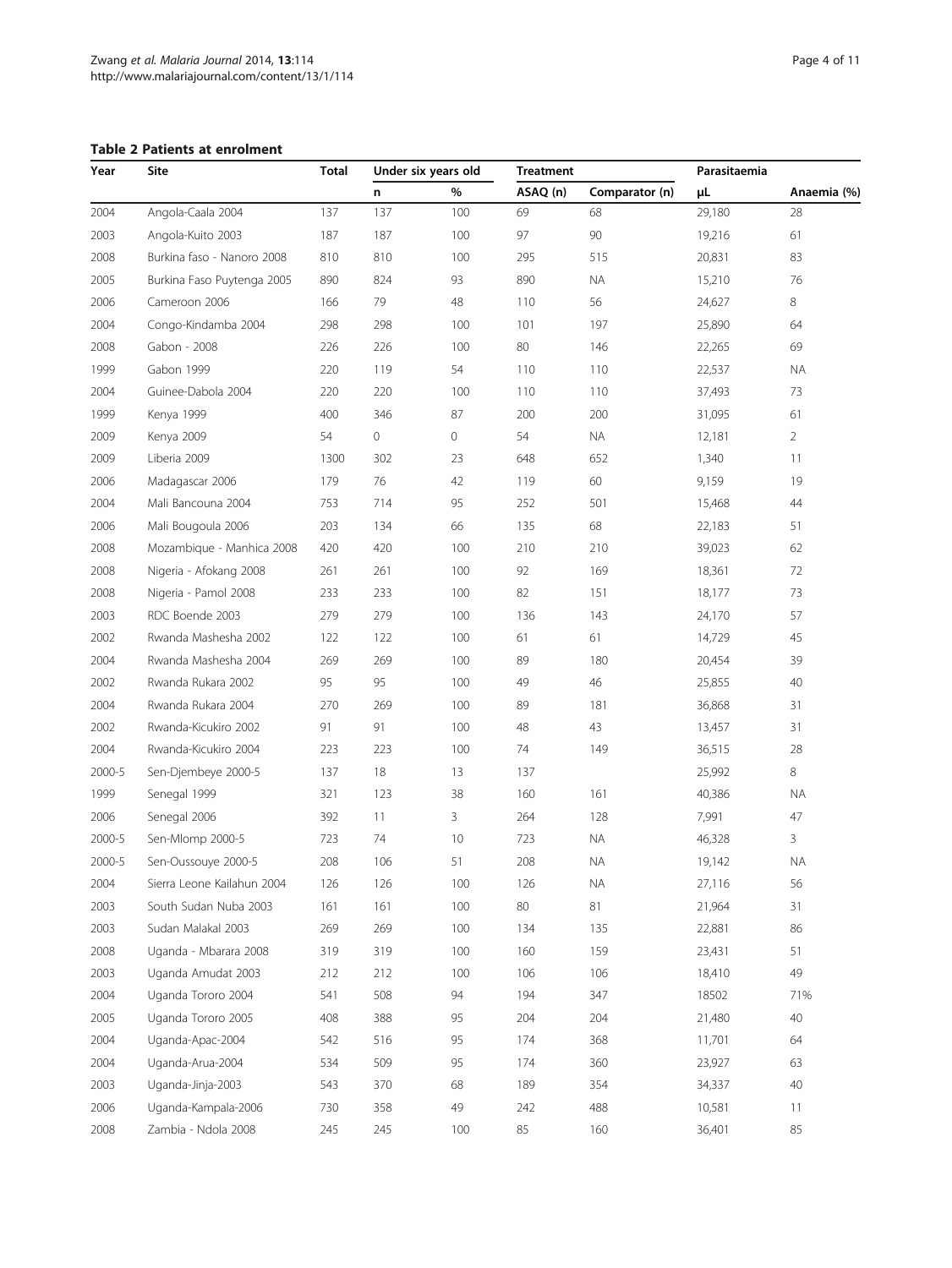Table 2 Patients at enrolment (Continued)

| 2002 | Zanzibar Kivunge 2002   | 297                 | 296  | 100 | 148  | 149  | 16.500 |    |
|------|-------------------------|---------------------|------|-----|------|------|--------|----|
| 2002 | Zanzibar Micheweni 2002 | 105                 | 105  | 100 |      |      |        | 87 |
|      | Total                   | $1501$ <sup>-</sup> | 1550 |     | 7660 | 7357 | 16.964 | 50 |

Legend: NA, non-applicable.

#### Ethical issues

All studies had been approved by the relevant ethics and institution review committees as reported in the individual papers.

# ASAQ treatment regimens

The majority of the patients were treated with individually formulated AS and AQ. The target dose was AS 12 mg/kg over three days and AQ 30 mg/kg over three days except in Uganda where AQ was given at 25 mg/kg (Day 0: 10 mg/kg, Day 1: 10 mg/kg, Day 2: 5 mg/kg). The loose combinations of ASAQ were dosed based on body weight, while in four studies the fixed dose combination (FDC) ASAQ was based on age and weight range [[19-22](#page-9-0)]. The FDC was also given either once or twice a day [\[19](#page-9-0)].

ASAQ FDC (Coarsucam™ Winthrop® Sanofi Aventis); AS 25 mg/AQ 67.5 mg one tab/day for three days in children 5–8.9 kg; AS 50 mg/AQ 135 mg one tab/day for three days in children 9–17.9 kg; AS 100 mg/AQ 270 mg one tab/day for three days in children 18–35.9 kg.

#### Comparator treatment regimens

- i. ACT: artemether-lumefantrine (AL)(20 mg artemether/120 mg lumefantrine) given according to weight as one  $(5-14 \text{ kg})$ , two  $(15-24 \text{ kg})$ , three  $(25-34 \text{ kg})$ , and four ( $\geq 35 \text{ kg}$ ) tablets given twice daily co-administrated with fat for three days; Coartem™, Novartis); dihydroartemisininpiperaquine (DP) was given once daily over three days, at the standard dosage of 2.25 mg/kg and 18 mg/kg of dihydroartemisinin-piperaquine, respectively, rounded up to the nearest half tablet (two formulations were used: 20 mg dihydroartemisinin + 160 mg piperaquine and 40 mg dihydroartemisinin +20 mg piperaquine, Eurartesim™, Sigma-Tau, and in Rwanda, Artekin™, Holley); AS + sulphadoxine- pyrimethamine (SP)(AS 4 mg/kg/day; SP 25 mg/kg of sulphadoxine and 1.25 mg/kg of pyrimethamine administered in a co-formulated tablet as a single dose);
- ii. Non-ACT:  $AQ + SP$  (AQ 10 mg/kg/day for three days and SP 25 mg/kg of sulphadoxine and 1.25 mg/ kg of pyrimethamine administered in a coformulated tablet (SP) as a single dose); chloroquine (CQ)(25 mg/kg over three days) and SP; AQ

monotherapy (10 mg/kg/day for three days); AS monotherapy (AS 12 mg/kg over five days).

# Results

Overall 15,017 patients treated for uncomplicated P. falciparum malaria at 44 sites in 20 sub-Saharan African countries were included in the analysis (Figure [1\)](#page-2-0). The proportion of patients treated with ASAQ was 51%  $(n = 7,660)$  vs 49%  $(n = 7,357)$  on comparator treatments; 31% (4,848/15,017) of the patients had complete parasitaemia data every 24 hours up to Day 3 and then Day 7 (2,355 in ASAQ and 3,493 in comparator groups). Overall, the proportion of children under six years of age was 77%, and the overall geometric mean parasitaemia pretreatment was 16,964/μL (Table [2\)](#page-3-0).

# Parasitaemia on Day 2 and Day 3

Delayed parasite clearance, defined as the proportion of patients still parasitaemic on Day 2 or Day 3 (analysed as a binary variable) under ASAQ treatment in comparative and non-comparative trials was analysed in 44 sub-Saharan African sites over the period 1999–2009.

The proportion of patients on ASAQ who were still parasitaemic on Day 2 was 8.6% (603/7,020, 95% CI 7.9- 9.3%) and ranged from 1.0% in Burkina Faso-Nanoro (2008) and Congo-Kindamba (2004) to 57.1% in DRC-Boende in 2003 (Additional file [1](#page-8-0): Table S1). Using multivariate logistic regression with random effect on site and controlling for treatment, the risk factors for a patient to remain positive on Day 2 were higher parasitaemia before treatment (AOR 2.12, 95% CI 1.91-2.35, p = 0.001) and anaemia (AOR 1.22, 95% CI 1.07-1.38, p = 0.001); no significant difference in the risk of being parasitaemic on Day 2 was detected in RCT comparing ASAQ to other ACT: AL  $(p = 0.245)$ , DP  $(p = 0.762)$ , AS + SP  $(p = 0.291)$ , whereas patients treated with non-ACT were at higher risk: AQ + SP (AOR 14.53, 95% CI 11.36-18.59, p = 0.001), CQ + SP (AOR 20.10, 95% CI 15.07-26.82, p = 0.001), or AQ (AOR 21.63, 95% CI 12.73-36.75, p = 0.001).

The proportion of patients treated with ASAQ who were still parasitaemic on Day 3 was 1.5% (116/7,550, 95% CI 1.2-1.8%, of whom 44 in RDC-Boende), ranging from 0% in many various sites across sub-Saharan Africa to 55.9% in DRC-Boende. Using multivariate logistic analysis with random effects on sites, younger patients (AOR 0.94, 95% CI 0.90-0.98, p = 0.005) and patients with higher parasitaemia at enrolment (AOR 2.43, 95% CI 1.98-3.00,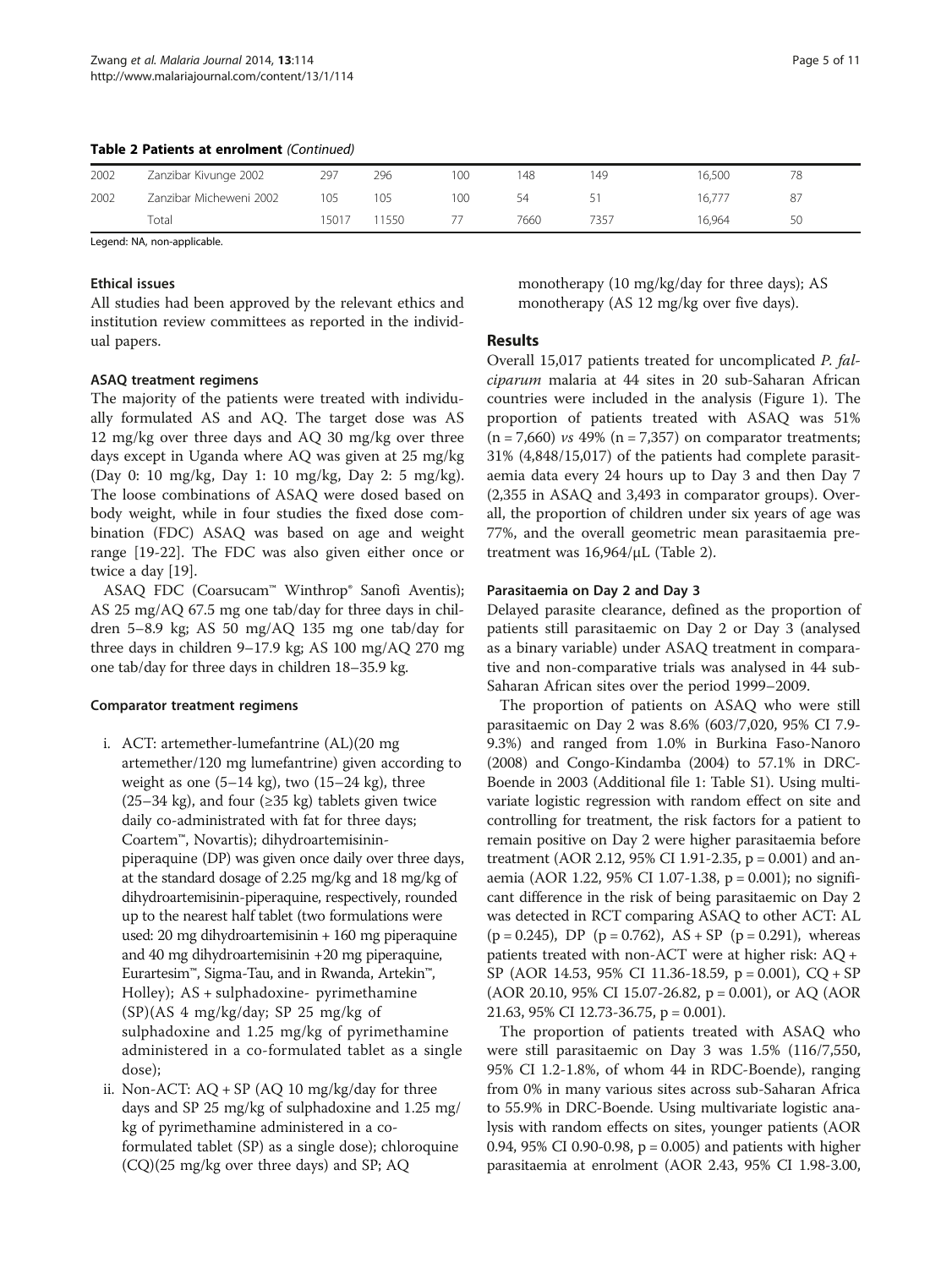$p = 0.001$ ) were at higher risk of remaining parasitaemic on Day 3. Compared to ASAQ, the risk of being parasitaemic on Day 3 was higher for patients treated with a non-ACT: AQ + SP (AOR 15.70, 95% CI 7.43-33.16, p = 0.001), AQ (AOR 16.38, 95% CI 7.82-34.34, p = 0.001), CQ + SP (AOR 72.56, 95% CI 33.70-156.23, p = 0.001), while no significant difference was detected with other ACT (AL,  $p = 0.993$ ; DP,  $p = 0.525$ ; AS + SP,  $p = 0.190$ ) (Figure 2).

#### Parasite clearance failure

Overall, patients treated with an ACT were at lower risk of parasite clearance failure by Day 7 (AOR 0.03, 95% CI 0.01-0.12,  $p = 0.001$ , stratified by site) compared to non-ACT (Table 3). The proportion of patients treated with ASAQ who had a parasite clearance failure was 0.2% (15/7,550, 95% CI 0.1-0.3%), mostly from one site (RDC-Boende). Using multivariate analysis with random effect on site, higher parasitaemia at enrolment (AOR 2.31, 95% CI 1.60-3.35, p = 0.001) was the only risk detected for parasite clearance failure.

#### Parasite reduction ratio

Overall, in studies treating with ASAQ and recording daily parasitaemia ( $n = 2,355$ ), the parasite reduction ratio (parasitaemia before treatment/parasitaemia on day (n)) was 93.9% by Day 1 and 99.9% by Day 2 (Table [4](#page-6-0)). The parasite reduction ratio ranged on Day 1 from 77.1%



| Table 3 Proportion of patients with a parasite clearance |  |
|----------------------------------------------------------|--|
| failure by Day 7 and by treatment groups                 |  |

| <b>Treatment</b> | Parasite<br>clearance<br>failure<br>(number) | <b>Total</b><br>number of<br>patients | Parasite clearance failure |                          |                          |  |  |
|------------------|----------------------------------------------|---------------------------------------|----------------------------|--------------------------|--------------------------|--|--|
|                  |                                              |                                       | Proportion<br>%            | 95% CI<br>lower<br>bound | 95% CI<br>upper<br>bound |  |  |
| <b>ASAQ</b>      | 15                                           | 7,660                                 | 0.2                        | 0.1                      | 0.3                      |  |  |
| AL               | 3                                            | 2,391                                 | 0.1                        | 0.0                      | 0.4                      |  |  |
| DP               | 1                                            | 1,132                                 | 0.1                        | 0.0                      | 0.5                      |  |  |
| $AS + SP$        | 26                                           | 1,005                                 | 2.6                        | 1.7                      | 3.8                      |  |  |
| AQ               | 23                                           | 621                                   | 3.7                        | 3.7                      | 7.4                      |  |  |
| $AQ + SP$        | 9                                            | 1,257                                 | 0.7                        | 0.3                      | 1.3                      |  |  |
| AS               | $\Omega$                                     | 252                                   | 0.0                        | 0.0                      | 1.5                      |  |  |
| $CQ + SP$        | 78                                           | 699                                   | 11.2                       | 8.9                      | 13.7                     |  |  |
| Total            | 153                                          | 15,017                                | 1.0                        | 0.9                      | 1.2                      |  |  |

in Mozambique to 99.2% in Kenya with a significant correlation between clearance reduction on Day 1 and pretreatment parasitaemia ( $r = 0.098$ ,  $p = 0.001$ , Spearman test, individual data).

#### Predicted time of parasite clearance

The number of patients included in RCT at 17 sites with complete parasitaemia record (every 24 hours from Day 0 to Day 3 plus Day 7) was 4,848 of whom 2,355 were treated with ASAQ and 2,493 with a comparator drug.

Using logistic regression, the predicted time of parasite clearance was overall  $\approx$  31 hours for a median baseline parasitaemia of  $27,125/\mu L$ , ranging from  $\approx 19$  hours for patients with parasitaemia before treatment <2,500/μL to  $\approx$  37 hours for patients with parasitaemia >100,000/ $\mu$ L (Table [5\)](#page-6-0).

Using the predicted PCT from the ten categories of levels of baseline parasitaemia, a logarithmic relationship was detected between the observed median baseline parasitaemia and the corresponding predicted PCT (Figure [3A](#page-7-0)). The fitted curve was a logarithmic relationship defined by:

 $pPCT = 3.614*ln(p0) - 6.135; r^2 = 0.94$ where:  $pPCT =$  predicted parasite clearance time expressed in hours; and  $p0 =$  parasitaemia at enrolment (pre-treatment)

The lower and upper bounds of the interval were fitted using sites where the overall proportion of parasitaemic patients were <10% on Day 2 for the lower bound and >10% for the upper bound with a coefficient of determination  $(r^2)$  of 0.88 for both adjustments (Figure [3](#page-7-0)B). The 10% threshold was in keeping with WHO recommendations [\[41](#page-10-0)].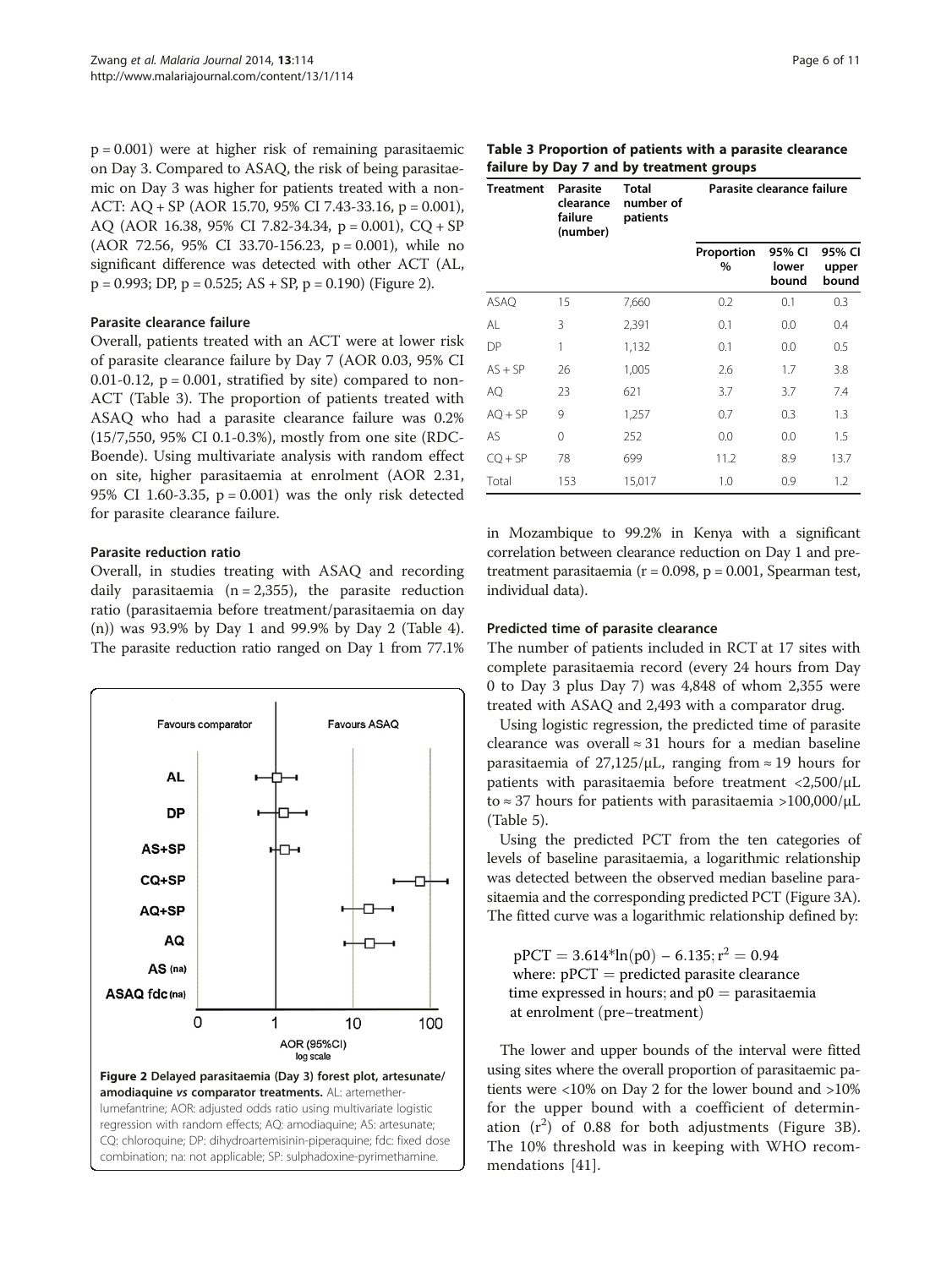|                            | Parasitaemia,  | N    | Parasite reduction ratio (individual data) |        |        |        |  |  |
|----------------------------|----------------|------|--------------------------------------------|--------|--------|--------|--|--|
| <b>Country site</b>        | geometric mean |      | d1/d0                                      | d2/d0  | d3/d0  | d7/d0  |  |  |
| Burkina faso - Nanoro 2008 | 21,185         | 295  | 97.8%                                      | 100.0% | 100.0% | 100.0% |  |  |
| Cameroon 2006              | 24,129         | 110  | 97.0%                                      | 100.0% | 100.0% | 100.0% |  |  |
| Gabon - Fougamou 2008      | 21.117         | 80   | 98.6%                                      | 100.0% | 100.0% | 100.0% |  |  |
| Gabon 1999                 | 20,867         | 108  | 98.2%                                      | 100.0% | 100.0% | 100.0% |  |  |
| Kenya 1999                 | 30,040         | 199  | 94.5%                                      | 99.9%  | 100.0% | 100.0% |  |  |
| Kenya 2009                 | 12,193         | 54   | 99.2%                                      | 100.0% | 100.0% | 100.0% |  |  |
| Madagascar 2006            | 9,648          | 119  | 98.9%                                      | 100.0% | 100.0% | 100.0% |  |  |
| Mali Bougoula 2006         | 23,744         | 135  | 93.8%                                      | 99.9%  | 100.0% | 100.0% |  |  |
| Mozambique - Manhica 2008  | 35,924         | 210  | 77.1%                                      | 99.8%  | 100.0% | 100.0% |  |  |
| Nigeria - Afokang 2008     | 20,326         | 92   | 96.3%                                      | 99.7%  | 100.0% | 100.0% |  |  |
| Nigeria - Pamol 2008       | 17,329         | 82   | 97.9%                                      | 99.8%  | 100.0% | 100.0% |  |  |
| Senegal 1999               | 41.753         | 160  | 89.5%                                      | 99.8%  | 100.0% | 100.0% |  |  |
| Senegal 2006               | 20,201         | 264  | 91.4%                                      | 99.7%  | 100.0% | 100.0% |  |  |
| Uganda - Mbarara 2008      | 27,262         | 160  | 98.4%                                      | 100.0% | 100.0% | 100.0% |  |  |
| Zambia - Ndola 2008        | 35,887         | 85   | 91.9%                                      | 100.0% | 100.0% | 100.0% |  |  |
| Zanzibar Kivunge 2002      | 20,625         | 148  | 95.7%                                      | 100.0% | 100.0% | 100.0% |  |  |
| Zanzibar Micheweni 2002    | 18,236         | 54   | 95.2%                                      | 99.7%  | 100.0% | 100.0% |  |  |
| Total                      | 23,596         | 2355 | 93.9%                                      | 99.9%  | 100.0% | 100.0% |  |  |

<span id="page-6-0"></span>Table 4 Clearance reduction, artesunate/amodiaquine groups

# **Discussion**

This individual patient data analysis of parasite clearance was conducted on a large sample (n  $\sim$ 15,000) of uncomplicated malaria treatments (predominantly paediatric; three-quarters less than six years old) from 44 sites and 20 sub-Saharan African countries with different levels of endemicity, covering the decade 1999–2009.

This analysis shows that rapid Plasmodium falciparum clearance continues to be achieved in sub-Saharan African patients treated with ACT, and in particular with ASAQ, although direct within-site comparisons are not available; it has therefore benchmarking value as reference for future studies. This study also presents a prediction formula for PCT as a pragmatic tool adapted for studies with binary data (not quantitating parasite densities) and once-daily sampling, such as those that would be done at the typical study site in peripheral settings and in routine surveillance by control programmes. This prediction could apply to groups of patients as well as to the individual patient.

Table 5 Predicted parasite clearance time by groups of parasitaemia before treatment and intervals, artesunate/amodiaquine treatment

| Parasitaemia at<br>enrolment (µL) | N     | Median  | <b>Observed</b> |       |       |       |       |      | pPCT        |             |  |
|-----------------------------------|-------|---------|-----------------|-------|-------|-------|-------|------|-------------|-------------|--|
|                                   |       |         | Day 0           | Day 1 | Day 2 | Day 3 | Day 7 | hour | Lower bound | Upper bound |  |
| < 2,500                           | 110   | 2,030   | 100%            | 24%   | 2%    | 1%    | 0%    | 19.0 | <b>NA</b>   | <b>NA</b>   |  |
| 2,500-5,000                       | 227   | 3,680   | 100%            | 44%   | 7%    | 1%    | 0%    | 24.4 | 21.7        | 26.7        |  |
| 5.000-10.000                      | 294   | 7,290   | 100%            | 58%   | 10%   | 1%    | 0%    | 28.2 | 23.8        | 32.5        |  |
| 10.000-20.000                     | 361   | 14,261  | 100%            | 65%   | 6%    | 1%    | 0%    | 29.1 | 25.1        | 36.2        |  |
| 20.000-30.000                     | 261   | 25.044  | 100%            | 68%   | 10%   | 0%    | 0%    | 30.8 | 25.7        | 35.8        |  |
| 30.000-50.000                     | 362   | 39,250  | 100%            | 73%   | 9%    | 1%    | 0%    | 31.6 | 27.2        | 37.1        |  |
| 50,000-75,000                     | 252   | 61,372  | 100%            | 75%   | 12%   | 2%    | 0%    | 32.9 | 26.8        | 37.5        |  |
| 75,000-100,000                    | 159   | 86,925  | 100%            | 79%   | 13%   | 0%    | 0%    | 34.0 | 29.8        | 39.9        |  |
| >100,000                          | 329   | 144,357 | 100%            | 84%   | 18%   | 3%    | 1%    | 37.3 | 33.1        | 40.7        |  |
| <b>TOTAL</b>                      | 2,355 | 27,125  | 100%            | 67%   | 10%   | 1%    | 0%    | 30.8 | 25.8        | 41.8        |  |

Legend: pPCT, predicted parasite clearance time.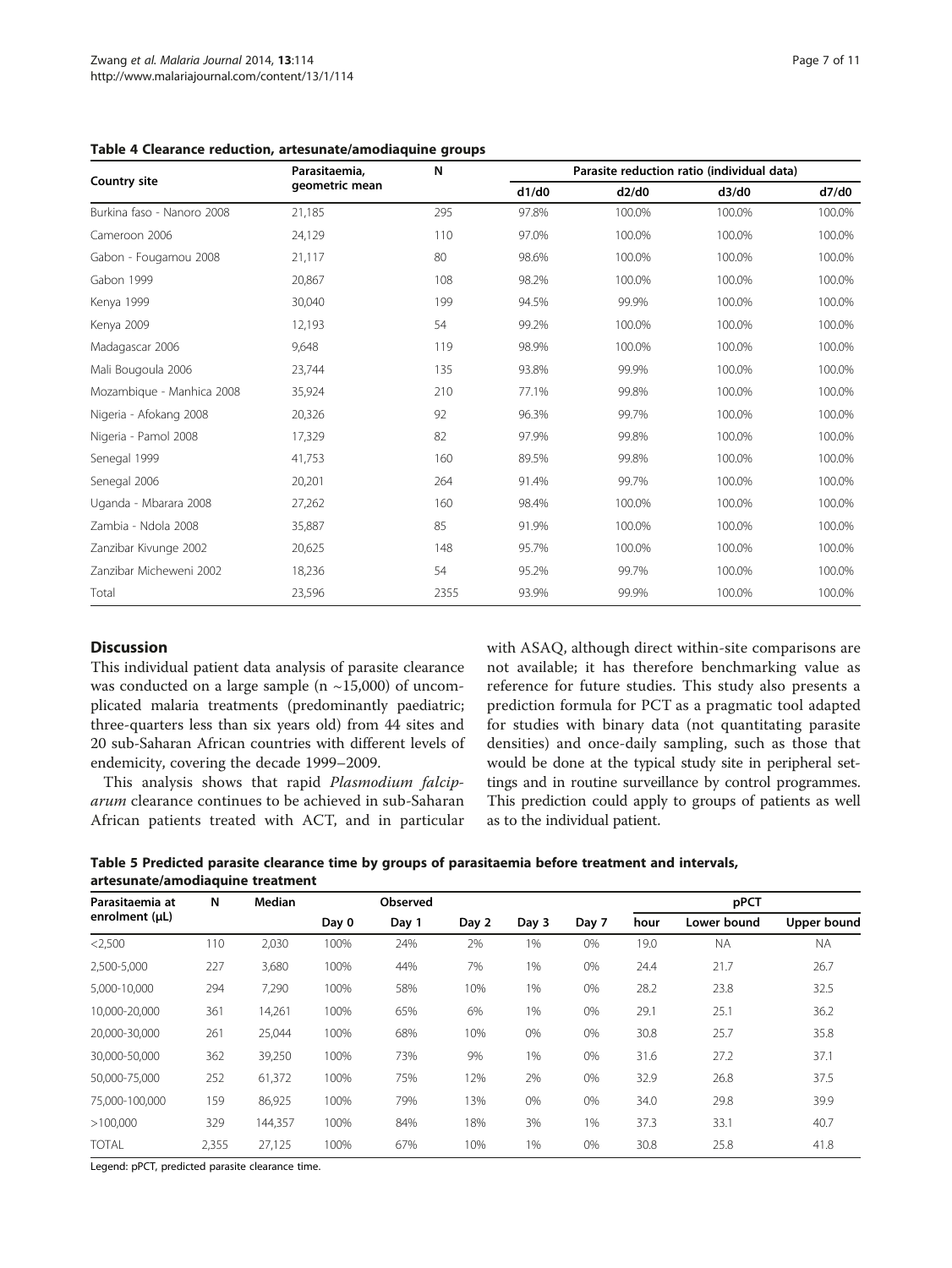These results confirm the correlation between pretreatment parasitaemia and PCT [[10\]](#page-9-0), and offer an easy way to calculate the typical PCT (in hour) using parasitaemia before treatment (p0) with ASAQ or other equivalent treatments (pPCT =  $3.614*ln(p0) - 6.135$ ,  $r^2 = 0.94$ ). There was also a (weaker) correlation between parasitaemia before treatment and the parasite reduction ratio (PRR) at 24 h.

Monitoring treatment response and detecting artemisinin resistance as early as possible have become a major issue in malaria control. The rate at which treatment clears parasites within the first few days is at present the most useful practical test for ACT, as early response to treatment relies predominantly on the parasite response to artemisinin, independent of whether parasites are later

cleared for good through the combination of the longerlived companion drug and the host's immune response.

The present analysis focused on initial response to ACT treatment, as a proxy for artemisinin resistance and failure, and aimed to identify variables that were independently associated with persistent parasitaemia on Days 2 and 3 in settings where artemisinin resistance has probably not yet emerged.

Within the period covered by these studies, there was no indication of delayed response to ACT. ACT cleared parasites rapidly leaving very few patients with a low parasitaemia on Day 3 (first day after the completion of the three-day ACT regimen). In particular, with ASAQ the parasite reduction ratio was 93.9% by Day 1 and 99.9% by Day 2; only 1.5% of the patients were still

<span id="page-7-0"></span>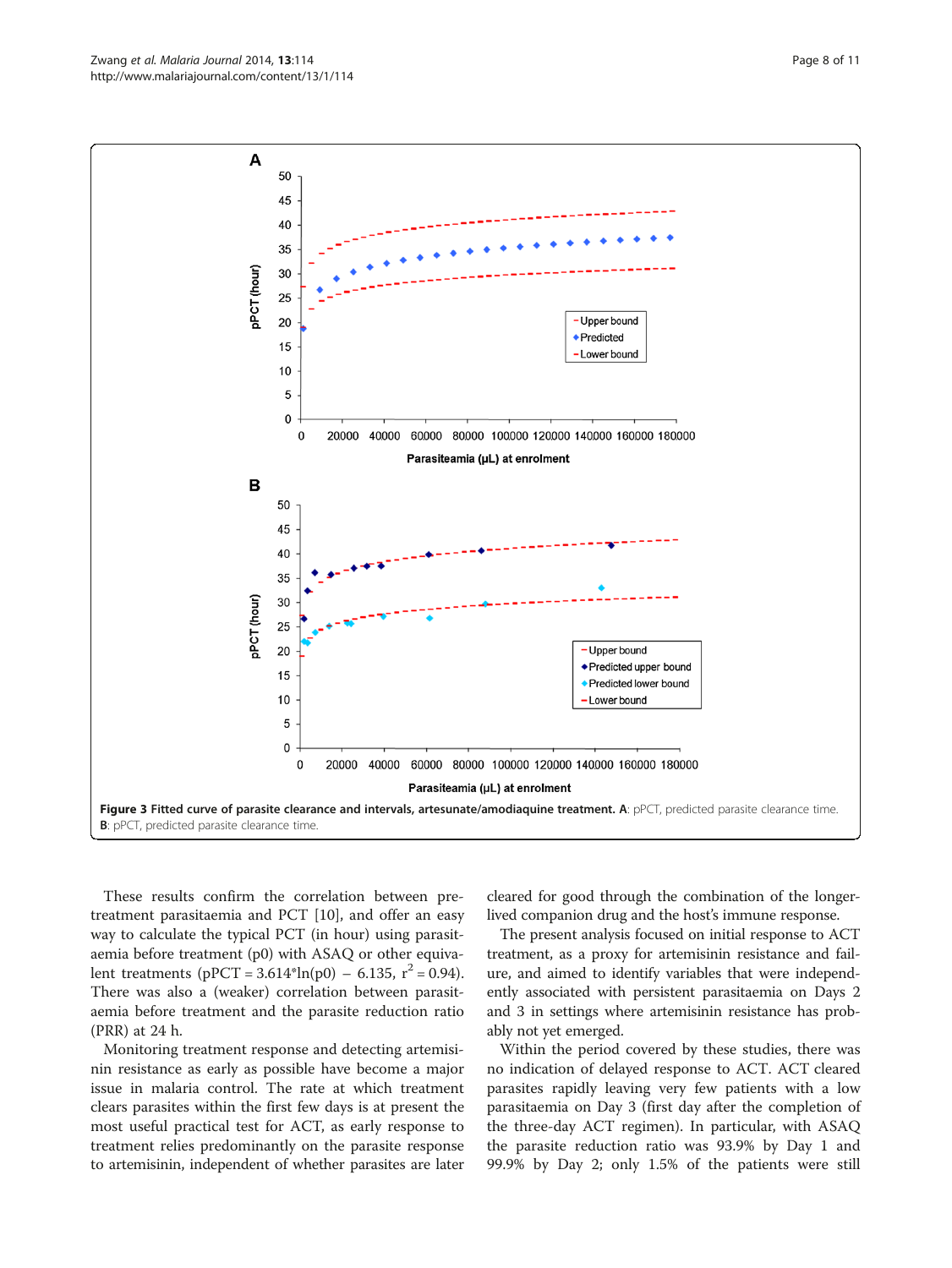<span id="page-8-0"></span>positive on Day 3 (against a proposed threshold of 3% indicating delayed response [\[10\]](#page-9-0)). These data confirm that pre-treatment parasitaemia is a risk factor for failing to clear parasites on Day 2 and 3. They also show a clear contribution of artemisinins to the speed of action: ACT performed significantly better than non-ACT (whether combinations or single-agent treatments); no difference was detected between ACT (whether the artemisinin derivative was artesunate, artemether or dihydroartemisinin).

Anaemia was an additional risk factor for failing to clear parasites by Day 2; younger patient's age for Day 3. The only exception was the study conducted in DRC-Boende (Cohuet, unpublished) which had a high proportion of parasite clearance failures with both ASAQ and AL. These findings are difficult to explain and should be taken with caution, but one cannot exclude that there might also have been a focus of resistant Plasmodium falciparum in the DRC. No subsequent studies are available to confirm or belie this original study. Understanding the dynamics of parasite clearance could help detect early signs of artemisinin resistance and distinguish biologically meaningful changes in early parasite clearance over time from changes that may be due to the role of effect modifiers like higher pre-treatment parasitaemia, young age and anaemia by applying multivariate analysis.

Consistently with previous results [\[10](#page-9-0)] and the firstorder process of parasite clearance, there was a logarithmic correlation between patients' pre-treatment parasitaemia and their pPCT; while developed using ASAQ data, it was applied satisfactorily to other ACT within this database as well as other studies. For example, in a study conducted in Mali [\[42](#page-10-0)] where parasitaemia was tested with frequent screenings (every eight hours) in patients treated for uncomplicated P. falciparum with artesunate for seven days and where there was no evidence of delayed parasitaemia, the median parasitaemia at enrolment (P0) was 27,070 μL and the observed median time of parasite clearance was 32 hours. Applying the suggested method using the logarithmic correlation found in the present paper ( $pPCT = 3.614*ln(P0) - 6.135$ ) gave very similar results (30.8 hours with intervals of 26.8 to 37.3 hours).

This simple method was tested to predict a "typical" PCT in situations when resistance has not emerged. However, this estimation of the predicted time to parasite clearance is not without its limitations. The calculations may lack precision with studies sampling once a day and at variable intervals from treatment intake (as it might be the case for most clinical trials, especially on the first day). It has been suggested that parasite clearance rate can only be accurately estimated if sampling is at least every six hours [\[43\]](#page-10-0); it is thus possible that data could have been "over-analysed" in generating predicted time of parasite clearance in this case. Although parasite

clearance half-life is the research reference to define slow parasite clearance, sampling patients four times or even twice a day is not feasible in routine monitoring, and might be cumbersome even in research settings. Detecting the first signs of artemisinin resistance in uncomplicated P. falciparum will likely require a combination of more sophisticated studies and routine monitoring. Between parasite clearance estimators [\[9](#page-9-0)] and Day 3 persistency [[10](#page-9-0)], simple estimations of PCT based on daily sampling may add elements to facilitate comparisons and detection of trends. It would be useful to compare methods for validation, including databases with delayed responses.

# Additional file

[Additional file 1: Table S1.](http://www.biomedcentral.com/content/supplementary/1475-2875-13-114-S1.docx) Proportion by site of patients still parasitaemic on Day 1, Day 2, Day 3, and parasite clearance failure, ASAQ groups.

#### Competing interests

The authors declare that they have no competing interests.

#### Authors' contributions

JZ and PO designed the analysis, interpreted the data and prepared the manuscript. All authors read and approved the final manuscript.

#### Acknowledgements

We would like to thank all the patients and staff at all trial sites who participated in these trials. We would like to thank Epicentre, Paris, France, for sharing the datasets [[23,29-](#page-9-0)[32,34](#page-10-0)-[36\]](#page-10-0) and all the principal investigators of the other studies. JZ received a grant from DNDi (Drugs for Neglected Diseases initiative) to do this analysis. DNDi sponsored four of the trials [[19-22](#page-9-0)] but had no role in the design and conduct of the analysis, interpretation of results of the manuscript. The Mali study was supported by European and Developing Countries Clinical Trial Partnership (EDCTP) fellowship (Grant to AAD # 2004.2.C.f1) and by Sanofi Aventis (ARTEN-L-00848) who provided the monitoring services, the study insurance, the study drugs, and the biological parameters assessment machines.

#### Disclaimer

PO is a staff member of the WHO; the authors alone are responsible for the views expressed in this publication and they do not necessarily represent the decisions, policy or views of the WHO.

#### Author details

<sup>1</sup> Drugs for Neglected Diseases Initiative (DNDi), Geneva, Switzerland 2 Department of Medicine, University of California, San Francisco, CA, USA. <sup>3</sup> Division of Global Health (IHCAR), Department of Public Health Sciences Karolinska Institutet, Stockholm, Sweden. <sup>4</sup>Disease Control and Elimination Theme, Medical Research Council Unit, Banjul, The Gambia. <sup>5</sup>Department of Parasitology, Faculty of Medicine, Cheikh Anta Diop University, Dakar, Sénégal. <sup>6</sup>Malaria & Other Parasitic Diseases Division-RBC, Ministry of Health, Rugenge, Kigali, Rwanda. <sup>7</sup>Malaria Research and Training Center, Department of Epidemiology of Parasitic Diseases, Faculty of Medicine and Pharmacy, University of Science, Techniques and Technology of Bamako, Bamako, Mali. 8 Institut de Recherche pour le Développement (IRD) Unité mixte de Recherche 198, Dakar BP 1386, Sénégal. <sup>9</sup>Centre National de Recherche et de Formation sur le Paludisme, Ministère de la Santé, Ouagadougou, Burkina Faso. <sup>10</sup>UNICEF/UNDP/WB/WHO Special Programme for Research & Training in Tropical Diseases (TDR), Geneva, Switzerland. <sup>11</sup>Centre for Tropical Medicine and Vaccinology, Nuffield Department of Medicine, University of Oxford, Churchill Hospital, Oxford OX3 7LJ, UK.

#### Received: 17 January 2014 Accepted: 11 March 2014 Published: 25 March 2014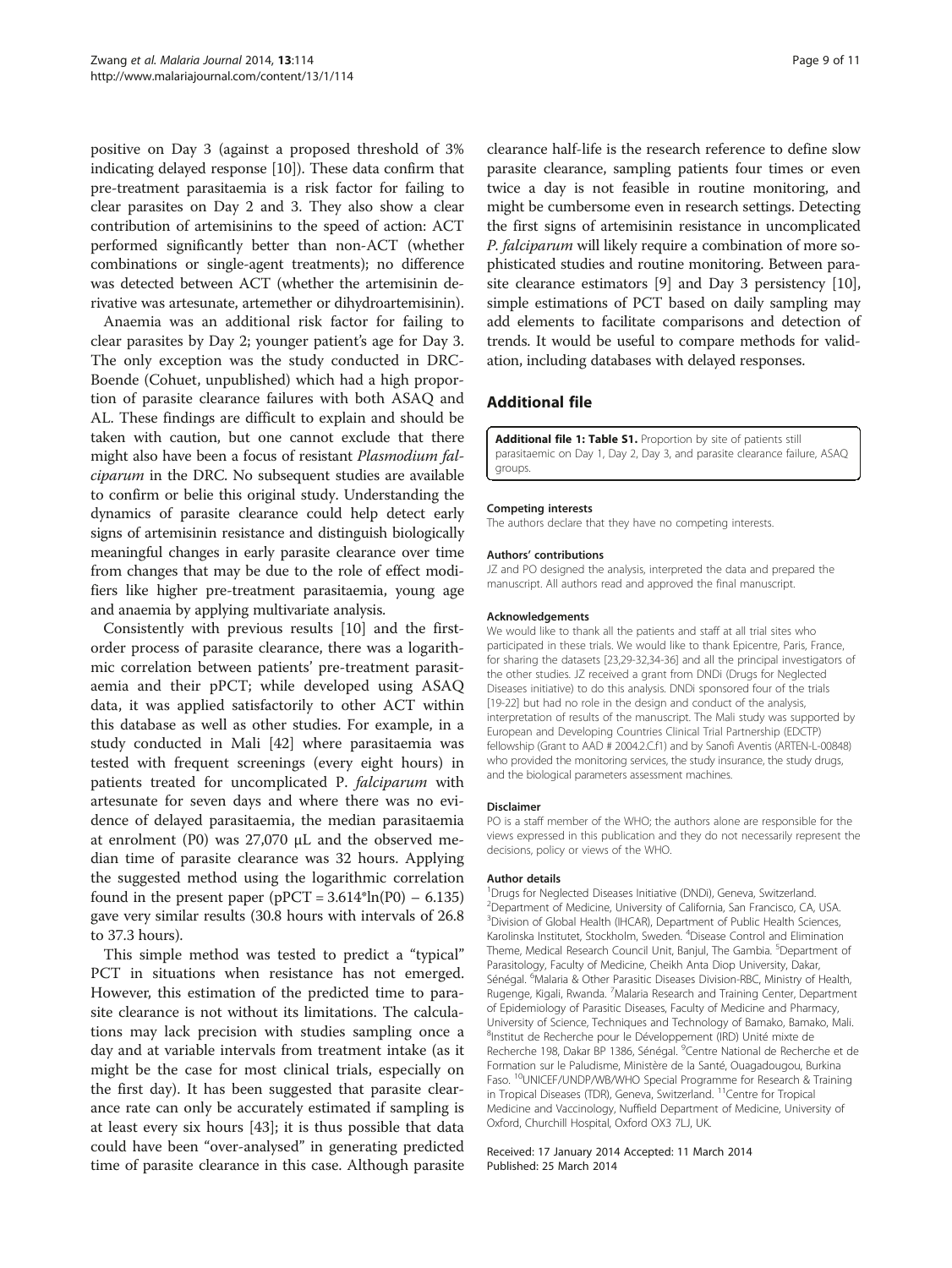#### <span id="page-9-0"></span>**References**

- 1. Amaratunga C, Sreng S, Suon S, Phelps ES, Stepniewska K, Lim P, Zhou C, Mao S, Anderson JM, Lindegardh N, Jiang H, Song J, Su XZ, White NJ, Dondorp AM, Anderson TJ, Fay MP, Mu J, Duong S, Fairhurst RM: Artemisinin-resistant Plasmodium falciparum in Pursat province, western Cambodia: a parasite clearance rate study. Lancet Infect Dis 2012, 12:851–858.
- 2. Witkowski B, Khim N, Chim P, Kim S, Ke S, Kloeung N, Chy S, Duong S, Leang R, Ringwald P, Dondorp AM, Tripura R, Benoit-Vical F, Berry A, Gorgette O, Ariey F, Barale JC, Mercereau-Puijalon O, Menard D: Reduced artemisinin susceptibility of Plasmodium falciparum ring stages in western Cambodia. Antimicrob Agents Chemother 2013, 57:914–923.
- 3. Dondorp AM, Nosten F, Yi P, Das D, Phyo AP, Tarning J, Lwin KM, Ariey F, Hanpithakpong W, Lee SJ, Ringwald P, Silamut K, Imwong M, Chotivanich K, Lim P, Herdman T, An SS, Yeung S, Singhasivanon P, Day NP, Lindegardh N, Socheat D, White NJ: Artemisinin resistance in Plasmodium falciparum malaria. N Engl J Med 2009, 361:455–467.
- Carrara VI, Zwang J, Ashley EA, Price RN, Stepniewska K, Barends M, Brockman A, Anderson T, McGready R, Phaiphun L, Proux S, van Vugt M, Hutagalung R, Lwin KM, Phyo AP, Preechapornkul P, Imwong M, Pukrittayakamee S, Singhasivanon P, White NJ, Nosten F: Changes in the treatment responses to artesunate-mefloquine on the northwestern border of Thailand during 13 years of continuous deployment. PLoS One 2009, 4:e4551.
- Ariey F, Witkowski B, Amaratunga C, Beghain J, Langlois AC, Khim N, Kim S, Duru V, Bouchier C, Ma L, Lim P, Leang R, Duong S, Sreng S, Suon S, Chuor CM, Bout DM, Ménard S, Rogers WO, Genton B, Fandeur T, Miotto O, Ringwald P, Le Bras J, Berry A, Barale JC, Fairhurst RM, Benoit-Vical F, Mercereau-Puijalon O, Ménard D: A molecular marker of artemisininresistant Plasmodium falciparum malaria. Nature 2014, 505:50–55.
- 6. Witkowski B, Amaratunga C, Khim N, Sreng S, Chim P, Kim S, Lim P, Mao S, Sopha C, Sam B, Anderson JM, Duong S, Chuor CM, Taylor WR, Suon S, Mercereau-Puijalon O, Fairhurst RM, Menard D: Novel phenotypic assays for the detection of artemisinin-resistant Plasmodium falciparum malaria in Cambodia: in-vitro and ex-vivo drug-response studies. Lancet Infect Dis 2013, 13:1043–9.
- Takala-Harrison S, Clark TG, Jacob CG, Cummings MP, Miotto O, Dondorp AM, Fukuda MM, Nosten F, Noedl H, Imwong M, Bethell D, Se Y, Lon C, Tyner SD, Saunders DL, Socheat D, Ariey F, Phyo AP, Starzengruber P, Fuehrer HP, Swoboda P, Stepniewska K, Flegg J, Arze C, Cerqueira GC, Silva JC, Ricklefs SM, Porcella SF, Stephens RM, Adams M, et al: Genetic loci associated with delayed clearance of Plasmodium falciparum following artemisinin treatment in Southeast Asia. Proc Natl Acad Sci U S A 2013, 110:240–245.
- Das D, Price RN, Bethell D, Guerin PJ, Stepniewska K: Early parasitological response following artemisinin-containing regimens: a critical review of the literature. Malar J 2013, 12:125.
- 9. Flegg JA, Guerin PJ, White NJ, Stepniewska K: Standardizing the measurement of parasite clearance in falciparum malaria: the parasite clearance estimator. Malar J 2011, 10:339.
- 10. Stepniewska K, Ashley E, Lee SJ, Anstey N, Barnes KI, Binh TQ, D'Alessandro U, Day NP, de Vries PJ, Dorsey G, Guthmann JP, Mayxay M, Newton PN, Olliaro P, Osorio L, Price RN, Rowland M, Smithuis F, Taylor WR, Nosten F, White NJ: In vivo parasitological measures of artemisinin susceptibility. J Infect Dis 2010, 201:570–579.
- 11. Sanofi and DNDi Celebrate Six Years of Collaboration in Fighting Malaria by Distributing 200 Million Treatments of ASAQ. [http://www.dndi.org/](http://www.dndi.org/media-centre/press-releases/1591-sanofi-dndi-distributed-20-million-treatments-asaq.html) [media-centre/press-releases/1591-sanofi-dndi-distributed-20-million](http://www.dndi.org/media-centre/press-releases/1591-sanofi-dndi-distributed-20-million-treatments-asaq.html)[treatments-asaq.html.](http://www.dndi.org/media-centre/press-releases/1591-sanofi-dndi-distributed-20-million-treatments-asaq.html)
- 12. WHO African Region: Country Antimalarial Drug Policies. [http://www.who.](http://www.who.int/malaria/am_drug_policies_by_region_afro/en/index.html) [int/malaria/am\\_drug\\_policies\\_by\\_region\\_afro/en/index.html](http://www.who.int/malaria/am_drug_policies_by_region_afro/en/index.html).
- 13. Country Antimalarial Drug Policies. [http://www.who.int/malaria/](http://www.who.int/malaria/am_drug_policies_by_region_emro/en/index.html) [am\\_drug\\_policies\\_by\\_region\\_emro/en/index.html.](http://www.who.int/malaria/am_drug_policies_by_region_emro/en/index.html)
- 14. Zwang J, Olliaro P, Barennes H, Bonnet M, Brasseur P, Bukirwa H, Cohuet S, D'Alessandro U, Djimdé A, Karema C, Guthmann JP, Hamour S, Ndiaye JL, Mårtensson A, Rwagacondo C, Sagara I, Same-Ekobo A, Sirima SB, van den Broek I, Yeka A, Taylor WR, Dorsey G, Randrianarivelojosia M: Efficacy of artesunate-amodiaquine for treating uncomplicated falciparum malaria in sub-Saharan Africa: a multi-centre analysis. Malar J 2009, 8:203.
- 15. Sinclair D, Zani B, Donegan S, Olliaro P, Garner P: Artemisinin-based combination therapy for treating uncomplicated malaria. Cochrane Database Syst Rev 2009, 8:CD007483.
- 16. Juni B, Altman DG, Egger M: Systematic reviews of healthcare: assessing the quality of controlled clinical trials. BMJ 2001, 323:42–46.
- 17. Four Artemisinin-Based Combinations (4ABC) Study Group: A head-to-head comparison of four artemisinin-based combinations for treating uncomplicated malaria in African children: a randomized trial. PLoS Med 2011, 8:e1001119.
- 18. Adjuik M, Agnamey P, Babiker A, Borrmann S, Brasseur P, Cisse M, Cobelens F, Diallo S, Faucher JF, Garner P, Gikunda S, Kremsner PG, Krishna S, Lell B, Loolpapit M, Matsiegui PB, Missinou MA, Mwanza J, Ntoumi F, Olliaro P, Osimbo P, Rezbach P, Some E, Taylor WR: Amodiaquine-artesunate versus amodiaquine for uncomplicated Plasmodium falciparum malaria in African children: a randomised, multicentre trial, Lancet 2002, 359:1365–1372.
- 19. Ndiaye JL, Randrianarivelojosia M, Sagara I, Brasseur P, Ndiaye I, Faye B, Randrianasolo L, Ratsimbasoa A, Forlemu D, Moor VA, Traore A, Niawanlou Dara YD, Lameyre V, Diallo M, Djimde A, Same-Ekobo A, Gaye O: Randomized, multicentre assessment of the efficacy and safety of ASAQ – a fixed-dose artesunate-amodiaquine combination therapy in the treatment of uncomplicated Plasmodium falciparum malaria. Malar J 2009, 8:125.
- 20. Sirima SB, Tiono AB, Gansane A, Diarra A, Ouedraogo A, Konate AT, Kiechel JR, Morgan CC, Olliaro PL, Taylor WR: The efficacy and safety of a new fixed-dose combination of amodiaquine and artesunate in young African children with acute uncomplicated Plasmodium falciparum. Malar J 2009, 8:48.
- 21. Schramm B, Valeh P, Baudin E, Mazinda CS, Smith R, Pinoges L, Dhorda M, Boum Y 2nd, Sundaygar T, Zolia YM, Jones JJ, Comte E, Houzé P, Jullien V, Carn G, Kiechel JR, Ashley EA, Guérin PJ: Efficacy of artesunateamodiaquine and artemether-lumefantrine fixed-dose combinations for the treatment of uncomplicated Plasmodium falciparum malaria among children aged six to 59 months in Nimba County, Liberia: an open-label randomized non-inferiority trial. Malar J 2013, 12:251.
- 22. Schramm B, Valeh P, Baudin E, Mazinda CS, Smith R, Pinoges L, Sundaygar T, Zolia YM, Jones JJ, Comte E, Bruneel A, Branger M, Jullien V, Carn G, Kiechel JR, Ashley EA, Guérin PJ: Tolerability and safety of artesunateamodiaquine and artemether-lumefantrine fixed dose combinations for the treatment of uncomplicated Plasmodium falciparum malaria: two open-label, randomized trials in Nimba County, Liberia. Malar J 2013, 12:250.
- 23. Grandesso F, Hagerman A, Kamara K, Lam E, Checchi F, Balkan S, Scollo G, Durand R, Guthmann JP: Low efficacy of the combination artesunate plus amodiaquine for uncomplicated falciparum malaria among children under 5 in Kailahun, Sierra Leone. Trop Med Int Health 2006, 11:1017–1021.
- 24. Agnamey P, Brasseur P, Cisse M, Gaye O, Dumoulin J, Rigal J, Taylor WR, Olliaro P: Economic evaluation of a policy change from single-agent treatment for suspected malaria to artesunate-amodiaquine for microscopically confirmed uncomplicated falciparum malaria in the Oussouye District of south-western Senegal. Trop Med Int Health 2005, 10:926–933.
- 25. Brasseur P, Agnamey P, Gaye O, Vaillant M, Taylor WR, Olliaro PL: Efficacy and safety of artesunate plus amodiaquine in routine use for the treatment of uncomplicated malaria in Casamance, southern Senegal. Malar J 2007, 6:150.
- 26. Martensson A, Stromberg J, Sisowath C, Msellem MI, Gil JP, Montgomery SM, Olliaro P, Ali AS, Björkman A: Efficacy of artesunate plus amodiaquine versus that of artemether-lumefantrine for the treatment of uncomplicated childhood Plasmodium falciparum malaria in Zanzibar, Tanzania. Clin Infect Dis 2005, 41:1079–86.
- 27. Djimdé AA, Fofana B, Sagara I, Sidibe B, Toure S, Dembele D, Dama S, Ouologuem D, Dicko A, Doumbo OK: Efficacy, safety, and selection of molecular markers of drug resistance by two ACTs in Mali. Am J Trop Med Hyg 2008, 78:455–461.
- 28. Dorsey G, Staedke S, Clark TD, Njama-Meya D, Nzarubara B, Maiteki-Sebuguzi C: Combination therapy for uncomplicated falciparum malaria in Ugandan children: a randomized trial. JAMA 2007, 297:2210–2209.
- 29. Bonnet M, Roper C, Felix M, Coulibaly L, Kankolongo GM, Guthmann JP: Efficacy of anti-malarial treatment in Guinea: in vivo study of two artemisinin combination therapies in Dabola and molecular markers of resistance to sulphadoxine-pyrimethamine in N'Zerekore. Malar J 2007, 6:54.
- 30. Swarthout TD, van den Broek IV, Kayembe G, Montgomery J, Pota H, Roper C: Artesunate + amodiaquine and artesunate + sulphadoxine-pyrimethamine for treatment of uncomplicated malaria in Democratic Republic of Congo: